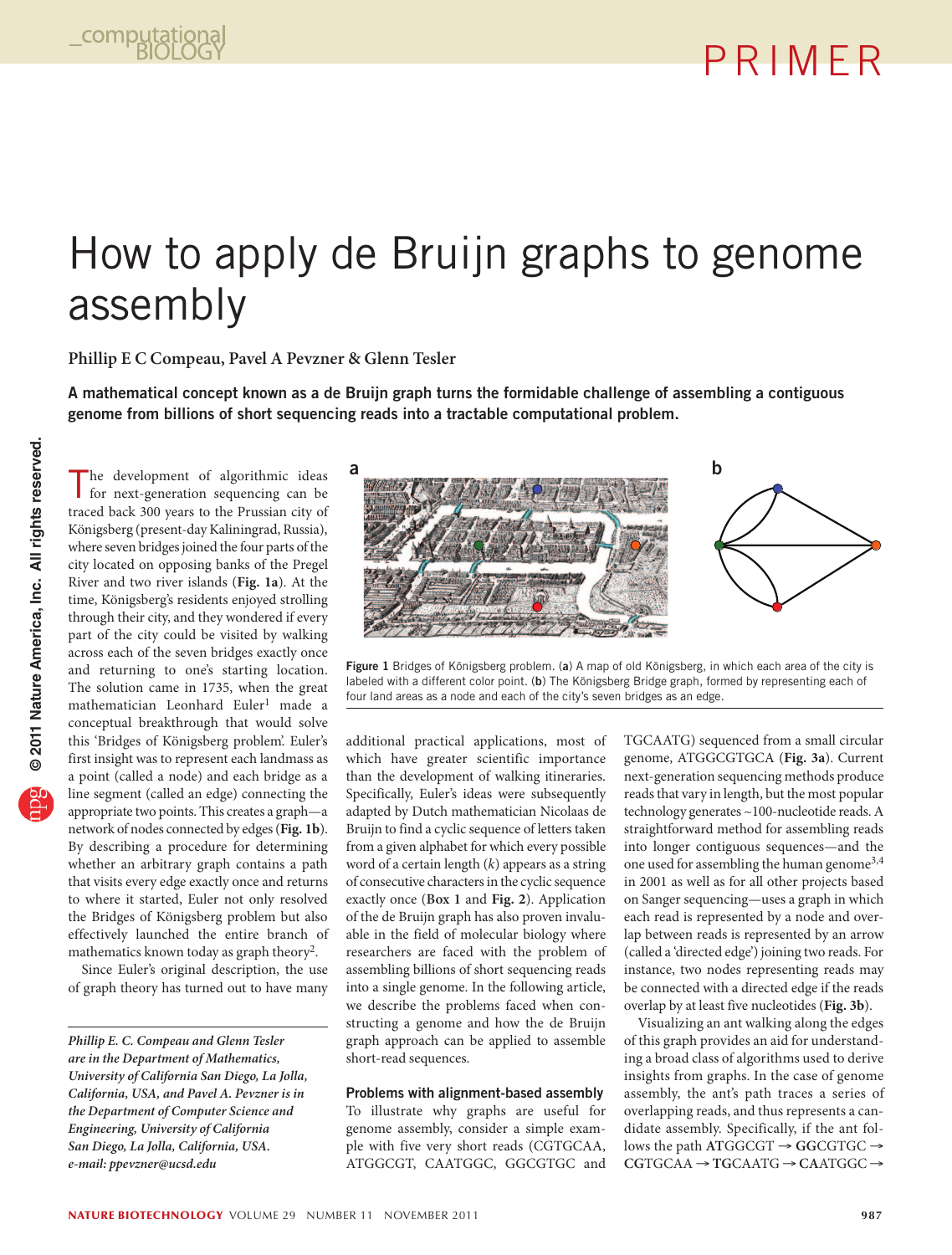## Box 1 Origin of de Bruijn graphs

In 1946, the Dutch mathematician Nicolaas de Bruijn became interested in the 'superstring problem'12: find a shortest circular 'superstring' that contains all possible 'substrings' of length *k* (*k*-mers) over a given alphabet. There exist *nk k*-mers in an alphabet containing *n* symbols: for example, given the alphabet comprising A, T, G and C, there are  $4^3 = 64$  trinucleotides. If our alphabet is instead 0 and 1, then all possible 3-mers are simply given by all eight 3-digit binary numbers: 000, 001, 010, 011, 100, 101, 110, 111. The circular superstring 0001110100 not only contains all 3-mers but also is as short as possible, as it contains each 3-mer exactly once. But how can one construct such a superstring for all *k*-mers in the case of an arbitrary value of *k* and an arbitrary alphabet? De Bruijn answered this question by borrowing Euler's solution of the Bridges of Königsberg problem. Briefly, construct a graph *B* (the original graph called a de Bruijn graph) for which every possible  $(k - 1)$ -mer is assigned to a node; connect one  $(k-1)$ -mer by a directed edge to a second  $(k-1)$ mer if there is some *k*-mer whose prefix is the former and whose suffix is the latter (Fig. 2). Edges of the de Bruijn graph represent all possible *k*-mers, and thus an Eulerian cycle in *B* represents a shortest (cyclic) superstring that contains each *k*-mer exactly once. By checking that the indegree and outdegree of every node in *B* equals the size of the alphabet, we can verify that *B* contains an Eulerian cycle. In turn, we can construct an Eulerian cycle using Euler's algorithm, therefore solving the superstring problem. It



**Figure 2** De Bruijn graph. The de Bruijn graph  $B$  for  $k = 4$  and a twocharacter alphabet composed of the digits 0 and 1. This graph has an Eulerian cycle because each node has indegree and outdegree equal to 2. Following the blue numbered edges in order from 1 to 16 traces an Eulerian cycle 0000, 0001, 0011, 0110, 1100, 1001, 0010, 0101, 1011, 0111, 1111, 1110, 1101, 1010, 0100, 1000. Recording the first character (in boldface) of each edge label spells the cyclic superstring 0000110010111101.

should now be apparent why the 'de Bruijn graph' construction described in the main text, which does not use all possible *k*-mers as edges but rather only those generated from our reads, is also named in honor of de Bruijn.

**AT**GGCGT, its walk induces a 'Hamiltonian cycle' in our graph, which is a path that travels to every node exactly once and ends at the starting node, meaning that each read will be included once in the assembly. The circular genome ATGGCGTGCA, which is computed by concatenating the first two nucleotides in each read in such a Hamiltonian cycle, contains all five reads and thus reconstructs the original genome (although we may have to 'wrap around' the genome, for example, to locate CAATGGC in **ATGGC**GTG**CA**).

Modern assemblers usually work with strings of a particular length *k* (*k*-mers), which are shorter than entire reads (see **Box 2** for an explanation of why researchers prefer *k*-mers to reads). For example, a 100-nucleotide read may be divided into 46 overlapping 55-mers. The Hamiltonian cycle approach can be generalized to make use of *k*-mers by constructing a graph as follows. First, from a set of reads, make a node for every *k*-mer appearing as a consecutive substring of one of these reads (e.g., in **Fig. 3**, ATG, TGG, GGC, GCG, CGT, GTG, TGC, GCA, CAA and AAT). Second, given a *k*-mer, define its 'suffix' as the string formed by all its nucleotides except the first one and its 'prefix' as the string formed by all of its nucleotides except the last one. Connect one *k*-mer to another using a directed edge if the suffix of the former equals the prefix of the latter—that is, if the two *k*-mers completely overlap except for one nucleotide at each end (**Fig. 3c**). Third, look for a Hamiltonian cycle, which represents a candidate genome because it visits each detected *k*-mer; moreover, that path will also have minimal length because a Hamiltonian cycle travels to each *k*-mer exactly once.

This method, however, is not as easy to implement as it might seem. Imagine attempting to create a similar graph for a single run of an Illumina (San Diego) sequencer that generates many reads. A million  $(10^6)$  reads will require a trillion  $(10^{12})$  pairwise alignments. A billion (10<sup>9</sup>) reads necessitate a quintillion  $(10^{18})$  alignments. What's more, there is no known efficient algorithm for finding a Hamiltonian cycle in a large graph with millions (let alone billions) of nodes. The Hamiltonian cycle approach<sup>5,6</sup> was feasible for sequencing the first microbial genome<sup>7</sup> in 1995 and the human genome in 2001, as well as for all other projects based on Sanger sequencing. Even so, the computational burden of this approach was so large that most next-generation sequencing projects have abandoned it.

And here is where genome sequencing faces the limits of modern computer science:

the computational problem of finding a Hamiltonian cycle belongs to a class of problems that are collectively called *NP*-Complete (see ref. 2 for further background). To this day, some of the world's top computer scientists have worked to find an efficient solution to any *NP*-Complete problem, with no success. What makes their failure doubly frustrating is that no one has even been able to prove that *NP*-Complete problems are intractable; efficient solutions to these problems may actually exist, but such solutions have not yet been discovered.

## Scalable assembly with de Bruijn graphs

As noted in the previous section, finding a cycle that visits all nodes of a graph exactly once (called the Hamiltonian cycle problem) is a difficult computational problem; however, as we will soon see, finding a cycle that visits all edges of a graph exactly once is much easier. This algorithmic contrast has motivated computer scientists to cast DNA fragment assembly as such a problem. Instead of assigning each *k*-mer contained in some read to a node, we will now assign each such *k*-mer to an edge. This allows the construction of a 'de Bruijn graph' as follows. First, form a node for every distinct prefix or suffix of a *k*-mer, meaning that a given sequence of length *k*–1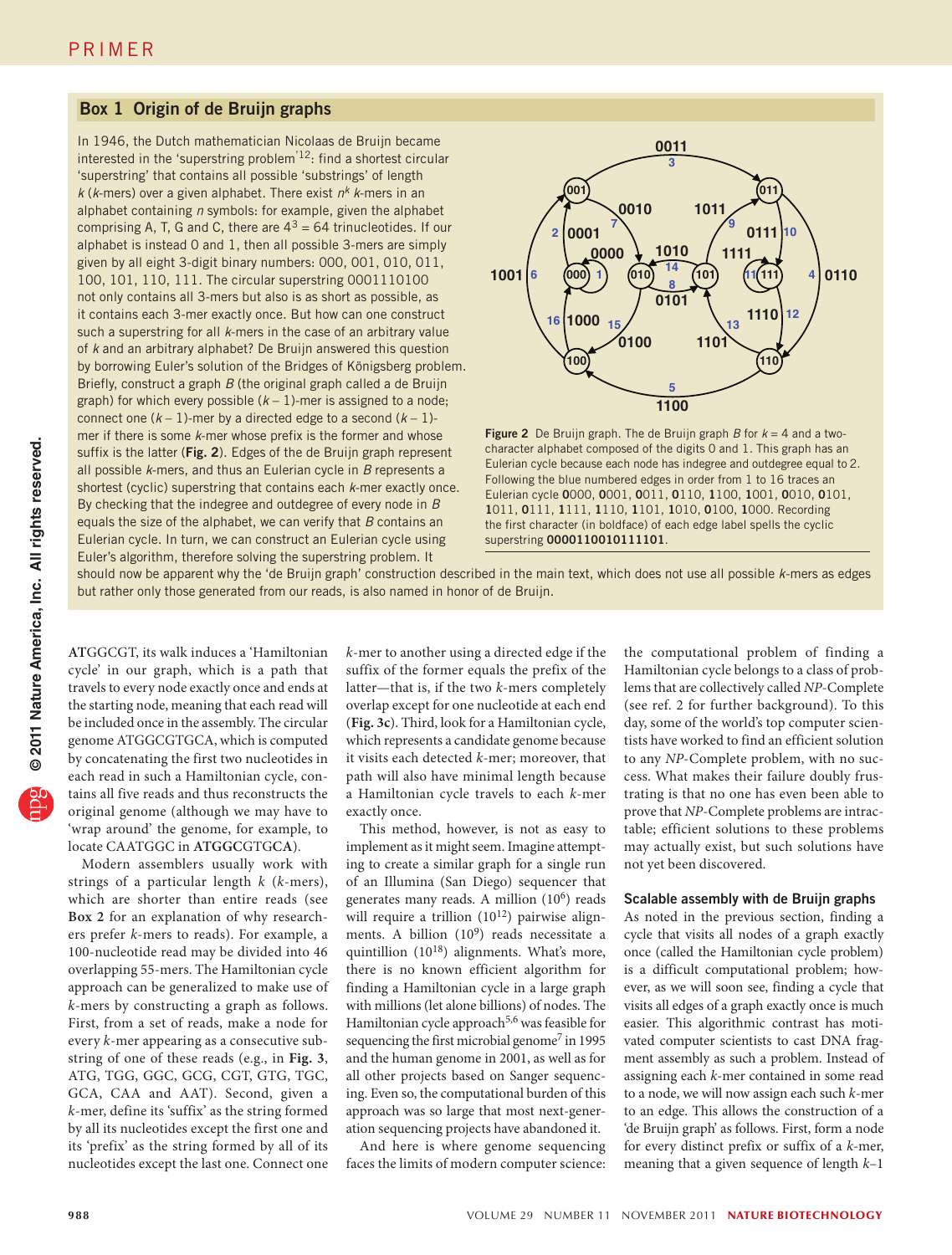

Figure 3 Two strategies for genome assembly: from Hamiltonian cycles to Eulerian cycles. (a) An example small circular genome. (b) In traditional Sanger sequencing algorithms, reads were represented as nodes in a graph, and edges represented alignments between reads. Walking along a Hamiltonian cycle by following the edges in numerical order allows one to reconstruct the circular genome by combining alignments between successive reads. At the end of the cycle, the sequence wraps around to the start of the genome. The repeated part of the sequence is grayed out in the alignment diagram. (c) An alternative assembly technique first splits reads into all possible *k*-mers: with *k* = 3, ATGGCGT comprises ATG, TGG, GGC, GCG and CGT. Following a Hamiltonian cycle (indicated by red edges) allows one to reconstruct the genome by forming an alignment in which each successive *k*-mer (from successive nodes) is shifted by one position. This procedure recovers the genome but does not scale well to large graphs. (d) Modern short-read assembly algorithms construct a de Bruijn graph by representing all *k*-mer prefixes and suffixes as nodes and then drawing edges that represent *k*-mers having a particular prefix and suffix. For example, the *k*-mer edge ATG has prefix AT and suffix TG. Finding an Eulerian cycle allows one to reconstruct the genome by forming an alignment in which each successive *k*-mer (from successive edges) is shifted by one position. This generates the same cyclic genome sequence without performing the computationally expensive task of finding a Hamiltonian cycle.

(e.g., AT, TG, GG, GC, CG, GT, CA and AA) can appear only once as a node of the graph. Then, connect node *x* to node *y* with a directed edge if some *k*-mer (e.g., ATG) has prefix *x* (e.g., AT) and suffix *y* (e.g., TG), and label the edge with this *k*-mer (**Fig. 3d**; in **Box 3**, we describe how this approach was originally discussed in the context of sequencing by hybridization).

Now imagine an ant that follows a different strategy: instead of visiting every node of the graph (as before), it now attempts to visit every edge of the graph exactly once. Sound familiar? This is exactly the kind of path that would solve the Bridges of Königsberg problem and is called an Eulerian cycle. As it visits all edges of the de Bruijn graph, which represent all possible *k*-mers, this new ant also spells out a candidate genome; for each edge that the ant traverses, one records the first

nucleotide of the *k*-mer assigned to that edge.

Euler considered graphs for which there exists a path between every two nodes (called connected graphs). He proved that a connected graph with undirected edges contains an Eulerian cycle exactly when every node in the graph has an even number of edges touching it. For the Königsberg Bridge graph (**Fig. 1b**), this is not the case because each of the four nodes has an odd number of edges touching it and so the desired stroll through the city does not exist.

The case of directed graphs (that is, graphs with directed edges) is similar. For any node in a directed graph, define its indegree as the number of edges leading into it and its outdegree as the number of edges leaving it. A graph in which indegrees are equal to outdegrees for all nodes is called 'balanced'. Euler's theorem

states that a connected directed graph has an Eulerian cycle if and only if it is balanced. In particular, Euler's theorem implies that our de Bruijn graph contains an Eulerian cycle as long as we have located all *k*-mers present in the genome. Indeed, in this case, for any node, both its indegree and outdegree represent the number of times the (*k*–1)-mer assigned to that node occurs in the genome.

To see why Euler's theorem must be true, first note that a graph that contains an Eulerian cycle is balanced because every time an ant traversing an Eulerian cycle passes through a particular vertex, it enters on one edge of the cycle and exits on the next edge. This pairs up all the edges touching each vertex, showing that half the edges touching the vertex lead into it and half lead out from it. It is a bit harder to see the converse—that every connected balanced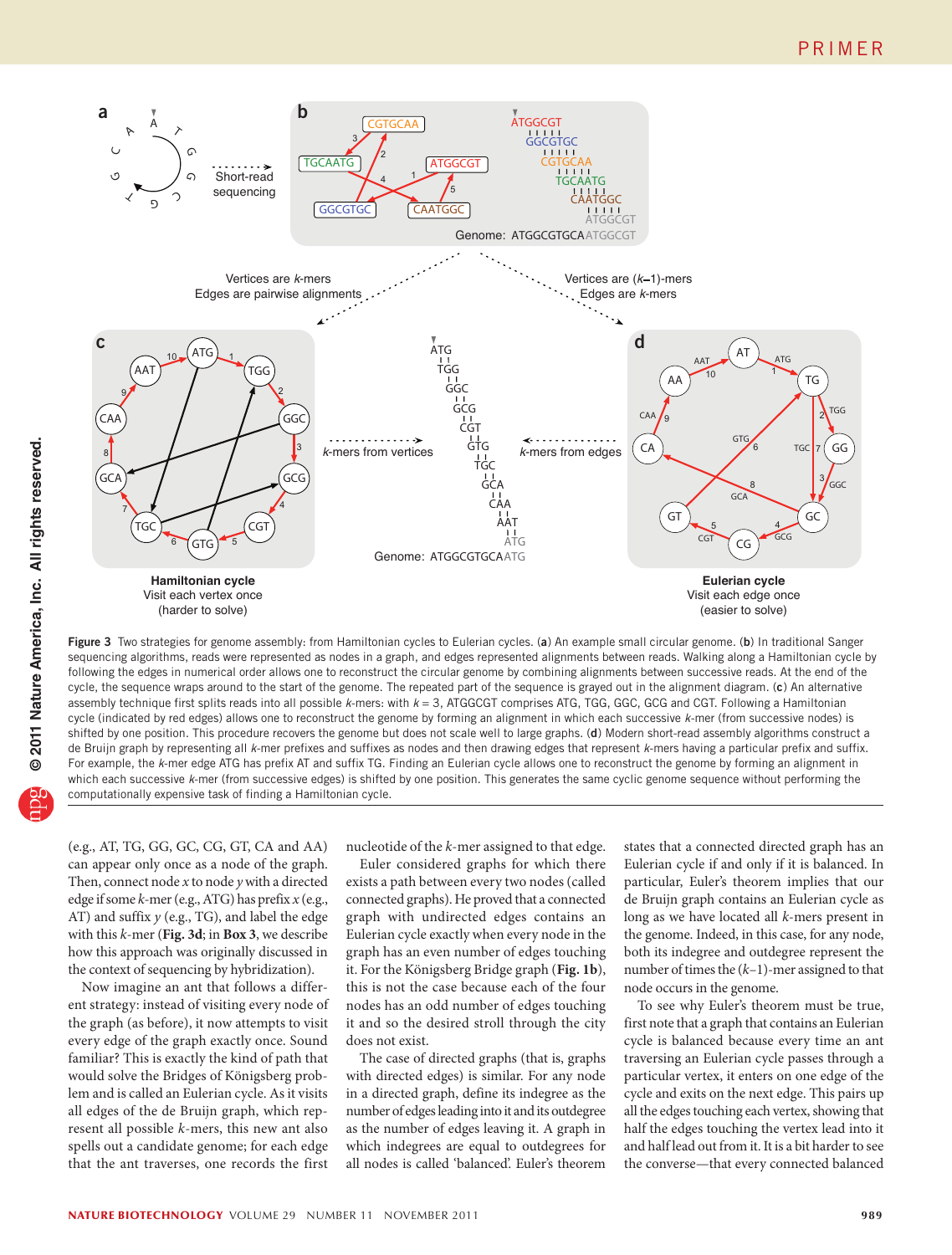graph contains an Eulerian cycle. To prove this fact, Euler sent an ant to randomly explore the graph under a single constraint: the ant cannot traverse a previously traversed edge. Sooner or later, the ant must get stuck at a certain node (with all outgoing edges previously traversed)

and Euler noticed that because the graph is balanced, this node where the ant gets stuck is exactly the vertex where it started, no matter how the ant traveled through the graph. This implies that the ant has completed a cycle; if this cycle happens to traverse all edges, then

the ant has found an Eulerian cycle! If this cycle does not traverse all of the edges, Euler sent another ant to randomly traverse unexplored edges and thereby to trace a second cycle in the graph. Euler further showed that the two cycles discovered by the two ants can be combined

# Box 2 Practical strategies for applying de Bruijn graphs

In practice, attempting to apply de Bruijn graphs to experimental data is not a straightforward procedure. We describe some key computational techniques that have been devised to address the practical challenges introduced by errors and quirks in current sequencing technologies, as well as to resolve the complexities created by repeat-rich genomes. For instance, the astute observer will have noticed that the de Bruijn method for fragment assembly relies upon four hidden assumptions that do not hold for nextgeneration sequencing. We took for granted that we can generate all *k*-mers present in the genome, that all *k*-mers are error free, that each *k*-mer appears at most once in the genome and that the genome consists of a single circular chromosome. For example, Illumina technology, which generates 100-nucleotide long reads, may miss some 100-mers present in the genome (even if the read coverage is high) and the 100-mers that it does generate typically have errors.

Generating (nearly) all *k*-mers present in the genome. Reads of 100-mers generated by Illumina technology capture only a small fraction of 100-mers from the genome (even for samples sequenced to high coverage), thus violating the key assumption of de Bruijn graphs. However, if one breaks these reads into shorter *k-*mers, the resulting *k*-mers often represent nearly all *k*-mers from the genome for sufficiently small *k*. For example, de Bruijn graph–based assemblers may break every 100-nucleotide read into 46 overlapping 55 mers and further assemble the resulting 55-mers. Even if some 100-mers occurring in the genome are not generated as reads, this 'read breaking' procedure<sup>13</sup> ensures that nearly all 55-mers appearing in the genome are detected. In the example shown in Figure 3, the five reads do not account for all 7-mer substrings of the genome. But they do contain all 3-mers present in the genome, and this is sufficient to reconstruct the genome.

Handling errors in reads. Each error in a read creates a 'bulge' in the de Bruijn graph (Supplementary Fig. 1), complicating assembly. To make matters even worse, in a genome with inexact repeats (e.g., two regions differing by a single nucleotide or other small variation), reads from the two repeat copies will also generate bulges in the de Bruijn graph. An approach for 'error correcting' reads, in which errors are resolved before even beginning assembly, was proposed<sup>14</sup> in 2001, and it is now commonly applied. An approach for removing bulges from de Bruijn graphs was outlined<sup>15</sup> in 2004 and, with some variations, is used in most existing short-read assemblers (e.g., EULER-SR<sup>16</sup>, Velvet<sup>17</sup>, ALLPATHS<sup>18</sup>, ABySS<sup>19</sup> and SOAPdenovo<sup>20</sup>). These and other recently developed tools introduced many new algorithmic and software engineering ideas in assembly algorithms and paved the way toward assembling large (e.g., mammalian) genomes with next-generation sequencing data (see refs. 21,22 for a detailed comparison of these and other assemblers).

Handling DNA repeats. Imagine sequencing 3-base reads from the cyclic genome, ATGCATGC. This should yield the four 3-mers: ATG, TGC, GCA and CAT. The present definition of de Bruijn graphs, however, would lead us to reconstruct the genome as ATGC. The problem is that each of the 3*-*mers actually occurs twice in the original genome. Therefore, we will need to adjust genome reconstruction so that we not only find all *k*-mers occurring in the genome, but we also find how many times each such *k*-mer appears, which is called its '*k*-mer multiplicity'. The good news is that we can still handle fragment assembly in the case when *k*-mer multiplicities are known. We simply use the same method to construct the de Bruijn graph, except that if the multiplicity of a *k*-mer is *m*, we will connect its prefix to its suffix using *m* directed edges (instead of just one). Extending the example in Figure 3, if we discover during read generation that each of the four 3-mers TGC, GCG, CGT and GTG has multiplicity of two, and that each of the six 3-mers ATG, TGG, GGC, GCA, CAA and AAT has multiplicity of one, we create the graph shown in **Supplementary Figure 2**. Furthermore, the graph resulting from adding multiplicity edges is balanced (and therefore contains an Eulerian cycle), as both the indegree and outdegree of a node (representing a (*k*–1)-mer) equals the number of times this (*k*–1)-mer appears in the genome.

In practice, information about the multiplicities of *k*-mers in the genome may be difficult to obtain with existing sequencing technologies. However, computer scientists have found ways to reconstruct the genome, even when these data are unavailable. One such technique involves 'paired reads'. Reads are typically generated in pairs by sequencing both ends of a long fragment of DNA whose length can be estimated well. If one read maps at or before the entrance to a repeat in the graph, and the other maps at or after the exit, the read pair may be used to determine the correct traversal through the graph.

Handling multiple and linear chromosomes. We have discussed examples in which the genome consists of one circular chromosome. If instead the chromosome is linear, then we will need to search for an Eulerian path, instead of an Eulerian cycle; an Eulerian path is not required to end at the node where it begins. If there are multiple linear chromosomes, then we will have one path for each chromosome. Euler's work can be adapted to handle these complexities.

Handling unsequenced regions. Regions that are not sequenced and sequencing errors may further break the chromosomes into contigs (a sequenced contiguous region of DNA) and gaps (unsequenced regions), with one path for each contig. Increasing the value of *k* will tend to reduce the number of bulges and give longer contigs in places with high coverage but some errors. Even so, it will also tend to break contigs in regions that have low coverage. Successive contigs along a chromosome may have overlaps of fewer than *k* nucleotides, or they may have gaps between them. The correct order and orientation of the contigs, and the approximate sizes of the gaps, is determined in the scaffolding phase of assembly. This phase uses additional information, including paired reads, to determine the order of contigs.